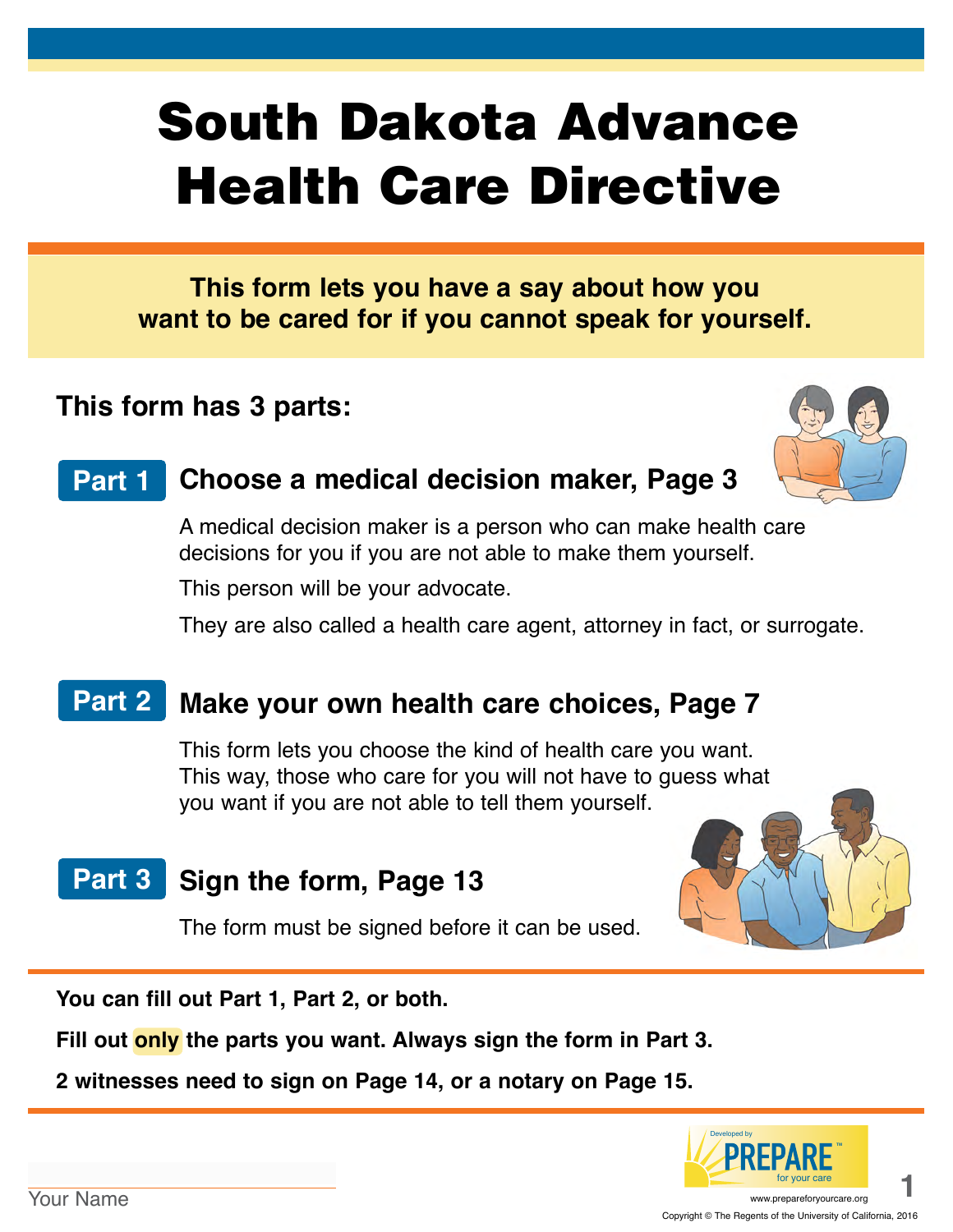# **This is a legal form that lets you have a voice in your health care.**

It will let your family, friends, and medical providers know how you want to be cared for if you cannot speak for yourself.

### **What should I do with this form?**

- **•** Please share this form with your family, friends, and medical providers.
- **•** Please make sure copies of this form are placed in your medical record at all the places you get care.

### **What if I have questions about the form?**

- **•** It is OK to skip any part of this form if you have questions or do not want to answer.
- **•** Ask your doctors, nurses, social workers, family, or friends to help.
- **•** Lawyers can help too. This form does not give legal advice.

### **What if I want to make health care choices that are not on this form?**

**•** On Page 12, you can write down anything else that is important to you.

### **When should I fill out this form again?**

- **•** If you change your mind about your health care choices
- **•** If your health changes
- **•** If your medical decision maker changes



Give the new form to your medical decision maker and medical providers. Destroy old forms.

**Share this form and your choices with your family, friends, and medical providers.**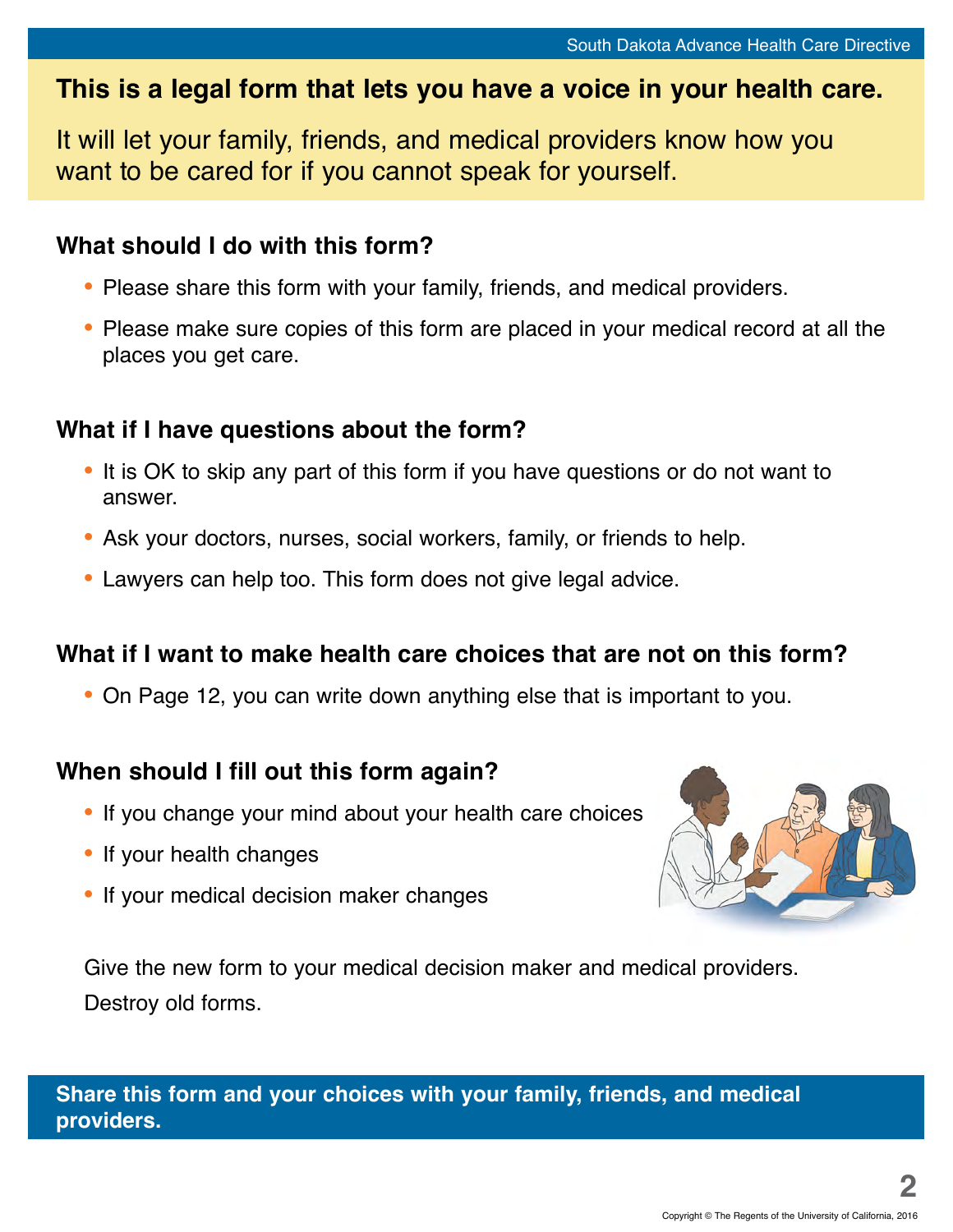# Part 1

# Choose your medical decision maker

**Your medical decision maker can make health care decisions for you if you are not able to make them yourself.**

### **A good medical decision maker is a family member or friend who:**

- **•** is 18 years of age or older
- **•** can talk to you about your wishes
- **•** can be there for you when you need them
- **•** you trust to follow your wishes and do what is best for you
- **•** you trust to know your medical information
- **•** is not afraid to ask doctors questions and speak up about your wishes

### **What will happen if I do not choose a medical decision maker?**

If you are not able to make your own decisions, your doctors will turn to family and friends or a judge to make decisions for you. This person may not know what you want.

# **If you are not able, your medical decision maker can choose these things for you:**

- **•** doctors, nurses, social workers, caregivers
- **•** hospitals, clinics, nursing homes
- **•** medications, tests, or treatments
- **•** who can look at your medical information
- **•** what happens to your body and organs after you die



**3**

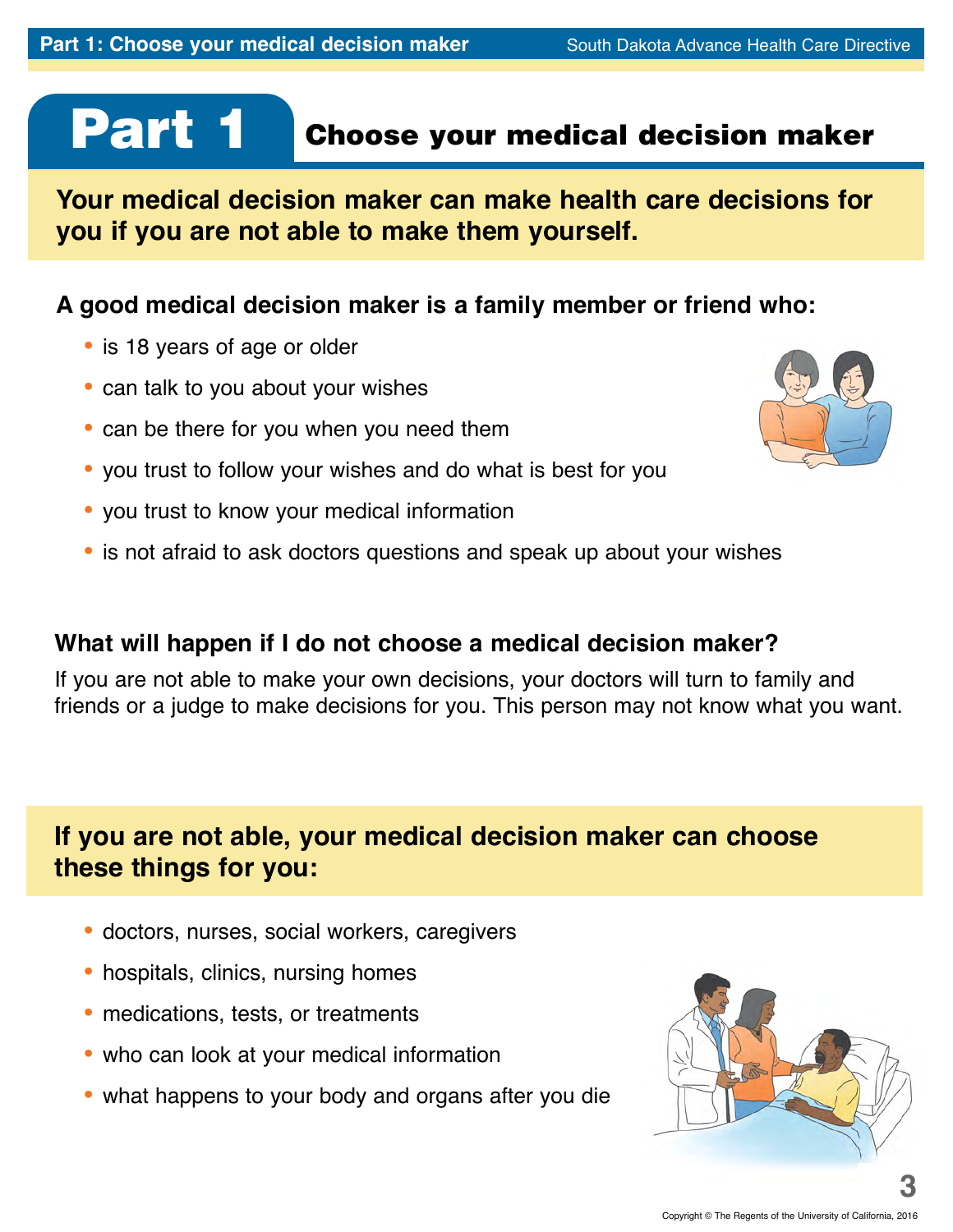# **Here are more decisions your medical decision maker can make:**

# **Start or stop life support or medical treatments, such as:**



### **CPR or cardiopulmonary resuscitation**

cardio = heart  $\cdot$  pulmonary = lungs  $\cdot$  resuscitation = try to bring back

### **This may involve:**

- **•** pressing hard on your chest to try to keep your blood pumping
- **•** electrical shocks to try to jump start your heart
- **•** medicines in your veins



### **Breathing machine or ventilator**

The machine pumps air into your lungs and tries to breathe for you. You are not able to talk when you are on the machine.

### **Dialysis**

A machine that tries to clean your blood if your kidneys stop working.



### **Feeding Tube**

A tube used to try to feed you if you cannot swallow. The tube can be placed through your nose down into your throat and stomach. It can also be placed by surgery into your stomach.

### **Blood and water transfusions (IV)** To put blood and water into your body.

- **Surgery**
- **Medicines**



## **End of life decisions your medical decision maker can make:**

- **•** call in a religious or spiritual leader
- **•** decide if you die at home or in the hospital **•** decide about burial or cremation
- decide about autopsy or organ donation
	-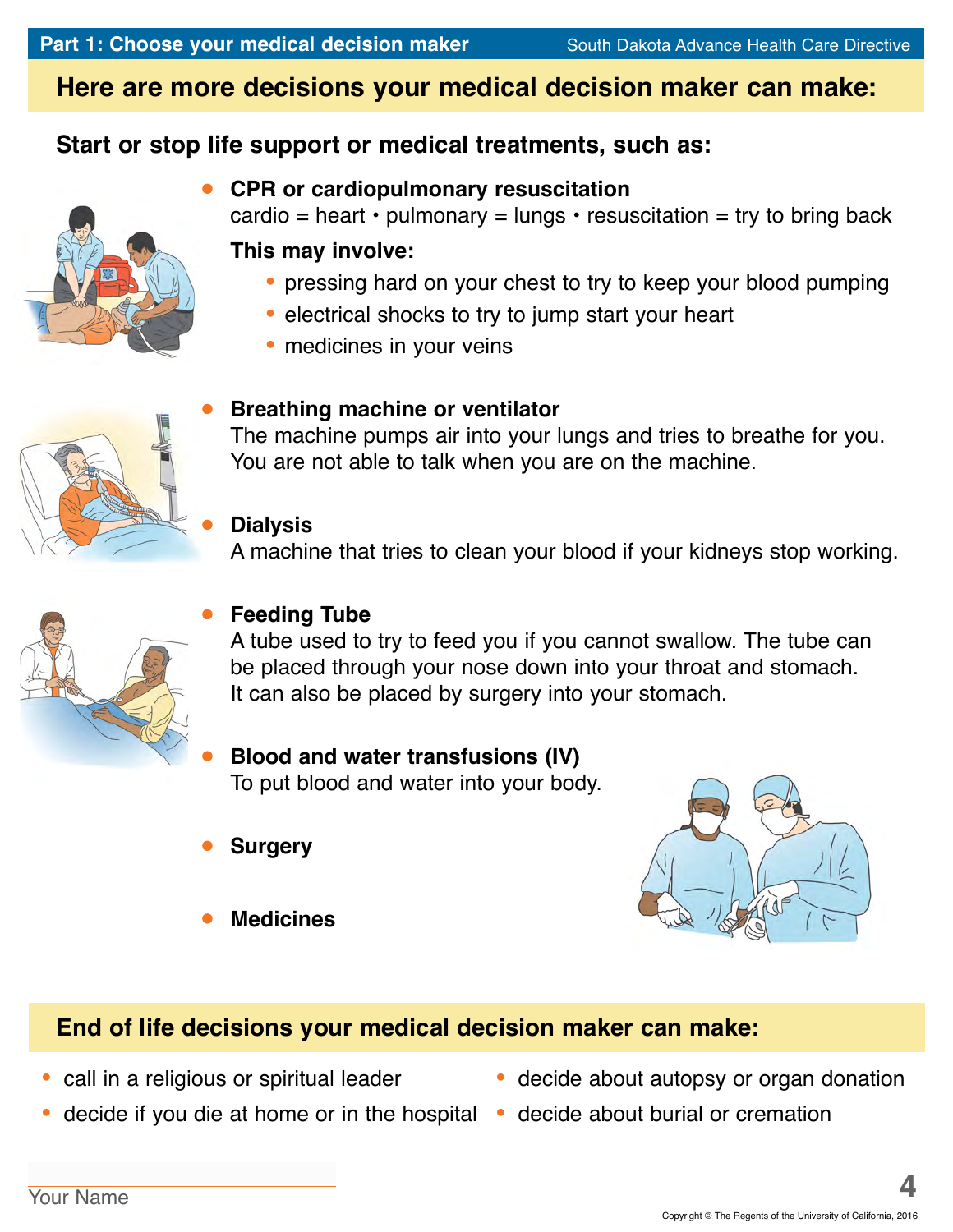# **By signing this form, you allow your medical decision maker to:**

- **•** agree to, refuse, or withdraw any life support or medical treatment, including food and water by feeding tubes and transfusions (IV), if you are not able to speak for yourself
- **•** decide what happens to your body after you die, such as funeral plans and organ donation

If there are decisions you do not want them to make, write them here:

## **When can my medical decision maker make decisions for me?**

ONLY after I am not able to make my own decisions



NOW, right after I sign this form

**If you want, you can write why you feel this way.**

# **Write the name of your medical decision maker.**

### **#1: I want this person to make my medical decisions if I am not able to make my own:**

| first name | last name |      |              |       |          |
|------------|-----------|------|--------------|-------|----------|
| phone #1   | phone #2  |      | relationship |       |          |
| address    |           | city |              | state | zip code |

### **#2: If the first person cannot do it, then I want this person to make my medical decisions:**

| first name | last name  |              |          |
|------------|------------|--------------|----------|
| phone $#1$ | phone $#2$ | relationship |          |
| address    | city       | state        | zip code |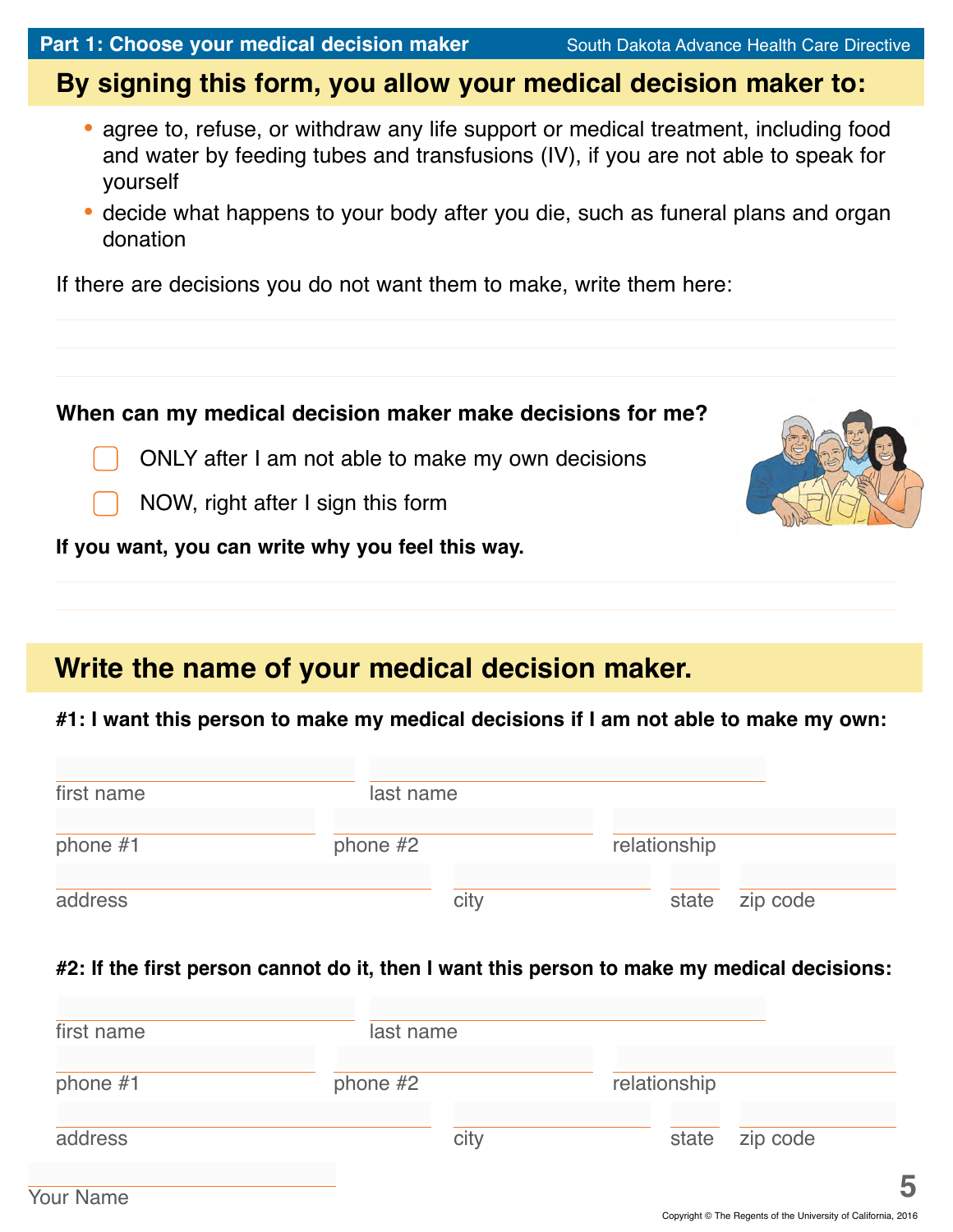### **Why did you choose your medical decision maker?**

**If you want, you can write why you chose your #1 and #2 decision makers.** 

**Write down anyone you would NOT want to help make medical decisions for you.**

# **How strictly do you want your medical decision maker to follow your wishes if you are not able to speak for yourself?**

Flexibility allows your decision maker to change your prior decisions if doctors think something else is better for you at that time.

Prior decisions may be wishes you wrote down or talked about with your medical decision maker. You can write your wishes in Part 2 of this form.

### **Check the one choice you most agree with.**

**Total Flexibility:** It is OK for my decision maker to change any of my medical decisions if my doctors think it is best for me at that time.

**Some Flexibility:** It is OK for my decision maker to change some of my decisions if the doctors think it is best. But, these wishes I NEVER want changed:

**No Flexibility:** I want my decision maker to follow my medical wishes exactly. It is NOT OK to change my decisions, even if the doctors recommend it.

### **If you want, you can write why you feel this way.**

**To make your own health care choices, go to Part 2 on Page 7. If you are done, you must sign this form on Page 13. Please share your wishes with your family, friends, and medical providers.**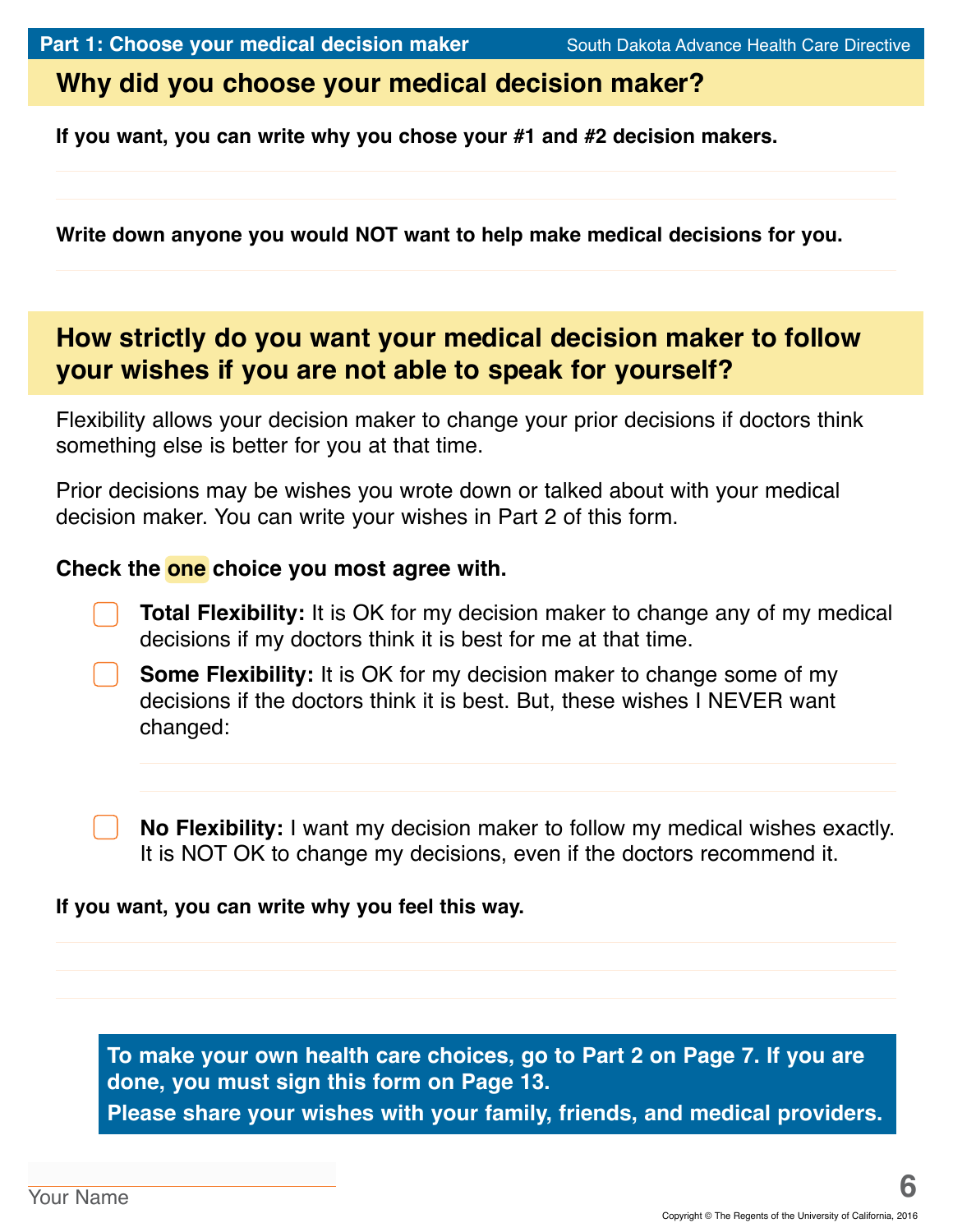# **Part 2** Make your own health care choices<br>Fill out only the questions you want.

Fill out only the questions you want.

### **How do you prefer to make medical decisions?**

Some people prefer to make their own medical decisions. Some people prefer input from others (family, friends, and medical providers) before they make a decision. And, some people prefer other people make decisions for them.

**Please note:** Medical providers cannot make decisions for you. They can only give information to help with decision making.

### **How do you prefer to make medical decisions?**

I prefer to make medical decisions on my own without input from others.

I prefer to make medical decisions only after input from others.

I prefer to have other people make medical decisions for me.

### **If you want, you can write why you feel this way, and who you want input from.**

## **What matters most in life? Quality of life differs for each person.**

**What is most important in your life?** Check as many as you want.

| Your family or friends                          |
|-------------------------------------------------|
| Your pets                                       |
| Hobbies, such as gardening, hiking, and cooking |
| Your hobbies                                    |
| Working or volunteering                         |
| Caring for yourself and being independent       |
| Not being a burden on your family               |
| Religion or spirituality: Your religion         |
|                                                 |

Something else  $\Box$ 

**What brings your life joy? What are you most looking forward to in life?**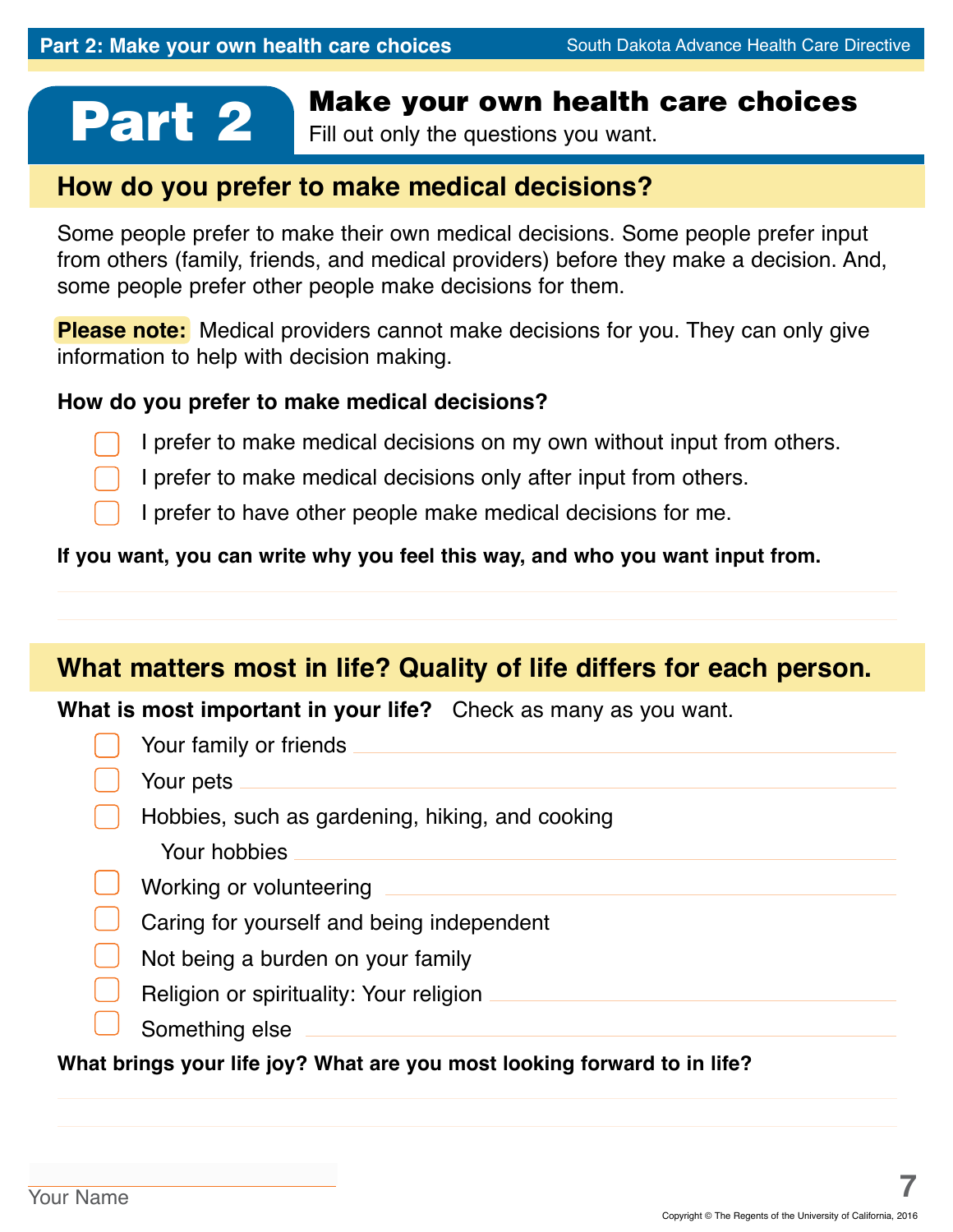### **What matters most for your medical care? This differs for each person.**

For some people, the main goal is to be kept alive as long as possible even if:

- **•** They have to be kept alive on machines and are suffering
- **•** They are too sick to talk to their family and friends

For other people, the main goal is to focus on quality of life and being comfortable.

**•** These people would prefer a natural death, and not be kept alive on machines

Other people are somewhere in between. **What is important to you?**

Your goals may differ today in your current health than at the end of life.

# **TODAY, IN YOUR CURRENT HEALTH**

### **Check one choice along this line to show how you feel today, in your current health.**

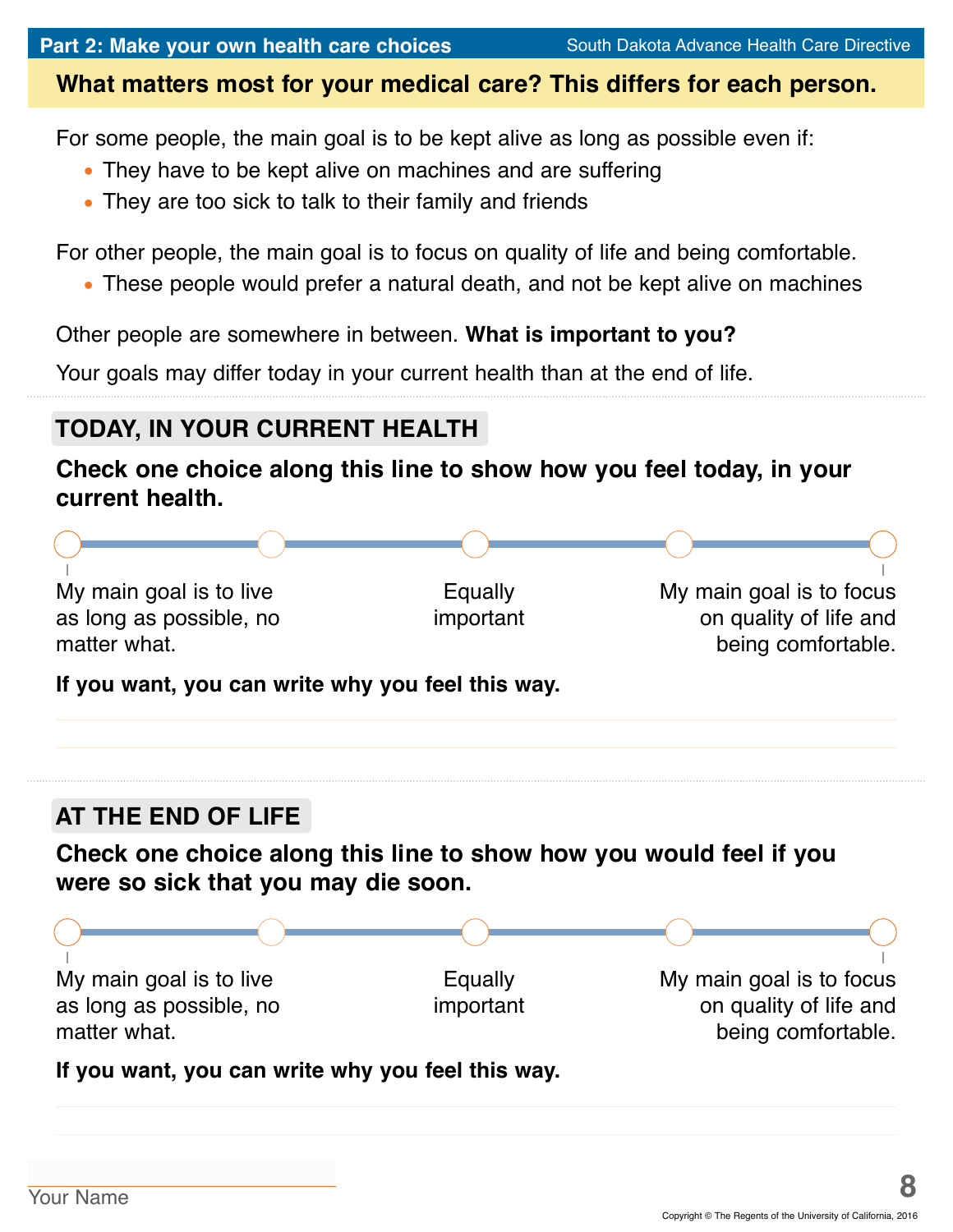**Quality of life differs for each person at the end of life. What would be most important to you?** 

# **AT THE END OF LIFE**

**Some people are willing to live through a lot for a chance of living longer.** 

**Other people know that certain things would be very hard on their quality of life.**

**•** Those things may make them want to focus on comfort rather than trying to live as long as possible.

**At the end of life, which of these things would be very hard on your quality of life?**  Check as many as you want.

Being in a coma and not able to wake up or talk to my family and friends Not being able to live without being hooked up to machines Not being able to think for myself, such as severe dementia Not being able to feed, bathe, or take care of myself Not being able to live on my own, such as in a nursing home Having constant, severe pain or discomfort Something else

**OR**, I am willing to live through all of these things for a chance of living longer.

**If you want, you can write why you feel this way.**

### **What experiences have you had with serious illness or with someone close to you who was very sick or dying?**

**•** If you want, you can write down what went well or did not go well, and why.

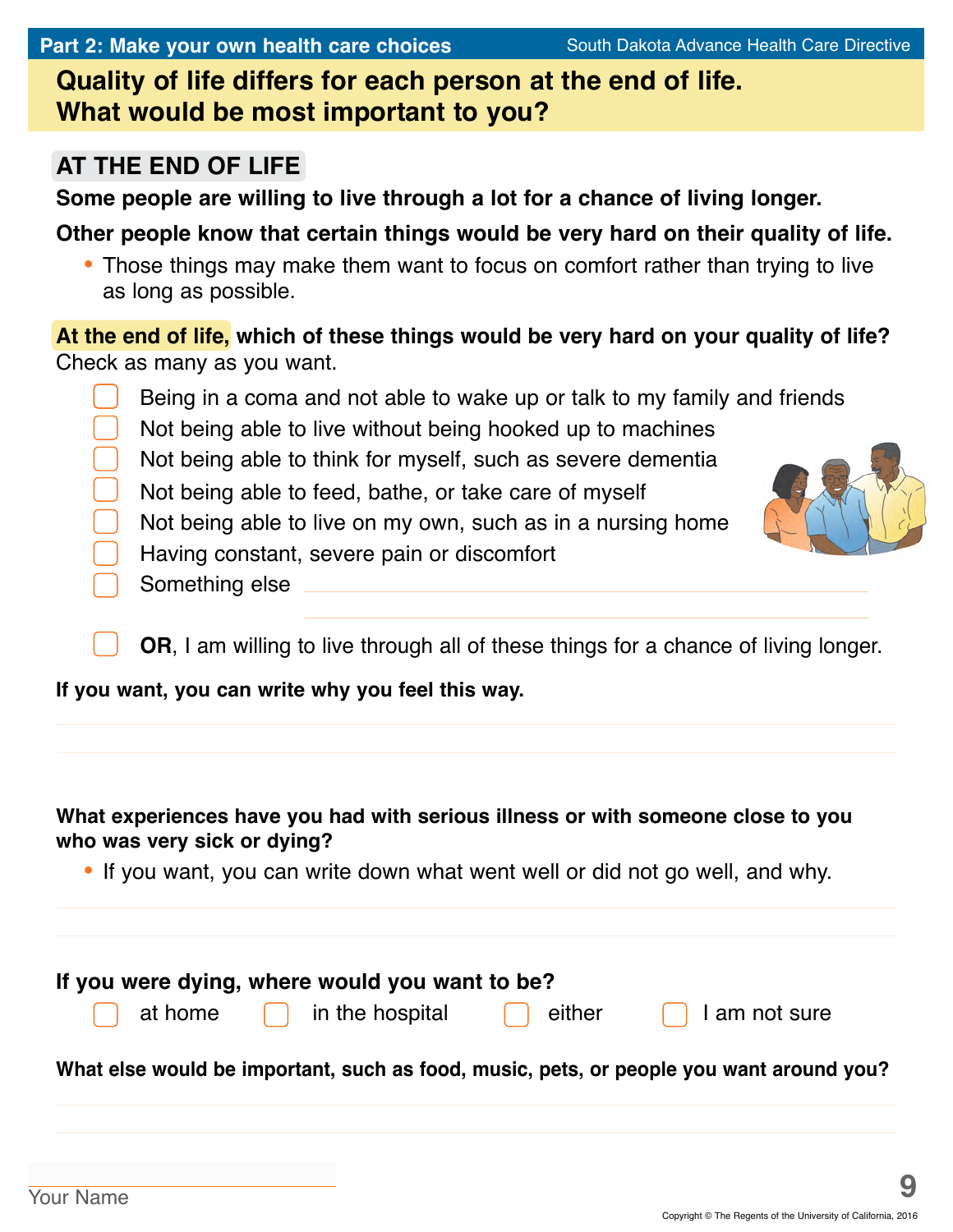# **How do you balance quality of life with medical care?**

**Sometimes illness and the treatments used to try to help people live longer can cause pain, side effects, and the inability to care for yourself.**

**Please read this whole page before making a choice.**

**AT THE END OF LIFE, some people are willing to live through a lot for a chance of living longer. Other people know that certain things would be very hard on their quality of life.**

Life support treatment can be CPR, a breathing machine, feeding tubes, dialysis, or transfusions.



### **Check the one choice you most agree with.**

### **If you were so sick that you may die soon, what would you prefer?**

- **Try all life support treatments** that my doctors think might help. I want to **stay on life support** treatments even if there is little hope of getting better or living a life I value.
- Do a **trial of life support treatments** that my doctors think might help. But, I **DO NOT want to stay on life support** treatments if the treatments do not work and there is little hope of getting better or living a life I value.
	- **I do not want life support treatments**, and I want to focus on being comfortable. I prefer to have a **natural death**.

### **What else should your medical providers and decision maker know about this choice? Or, why did you choose this option?**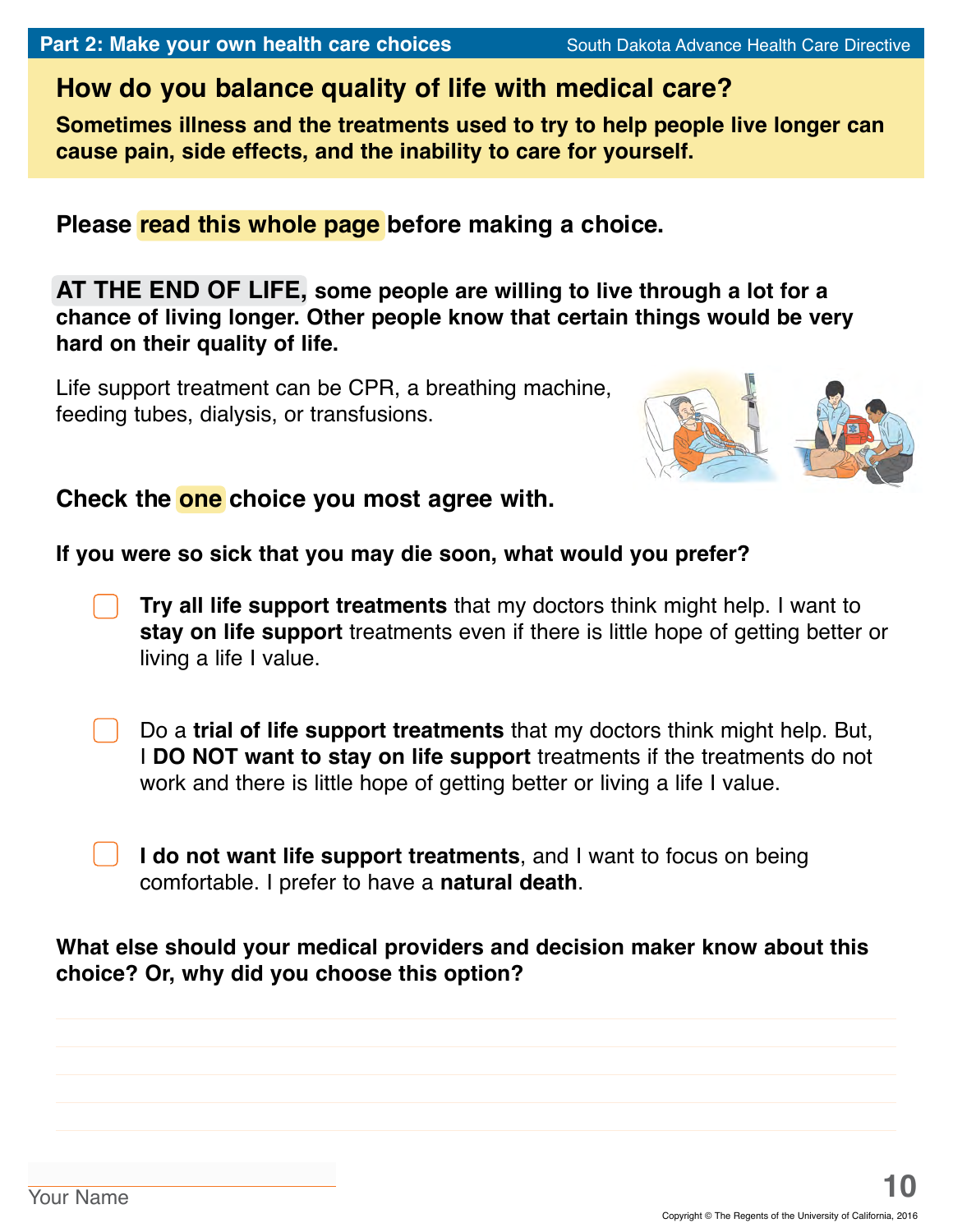**Your decision maker may be asked about organ donation and autopsy after you die. Please tell us your wishes.**

### **ORGAN DONATION**

**Some people decide to donate their organs or body parts. What do you prefer?**

I **want** to donate my organs or body parts.

Which organ or body part do you want to donate?

Any organ or body part

I **do not** want to donate my organs or body parts.

What else should your medical providers and medical decision maker know about donating your organs or body parts?

# **AUTOPSY**

**An autopsy can be done after death to find out why someone died. It is done by surgery. It can take a few days.**

I **want** an autopsy.

**Only** 

I **do not** want an autopsy.

I **only** want an autopsy if there are questions about my death.

# **FUNERAL OR BURIAL WISHES**

**What should your medical providers and decision maker know about how you want your body to be treated after you die, and your funeral or burial wishes?**

- **•** Do you have religious or spiritual wishes?
- **•** Do you have funeral or burial wishes?



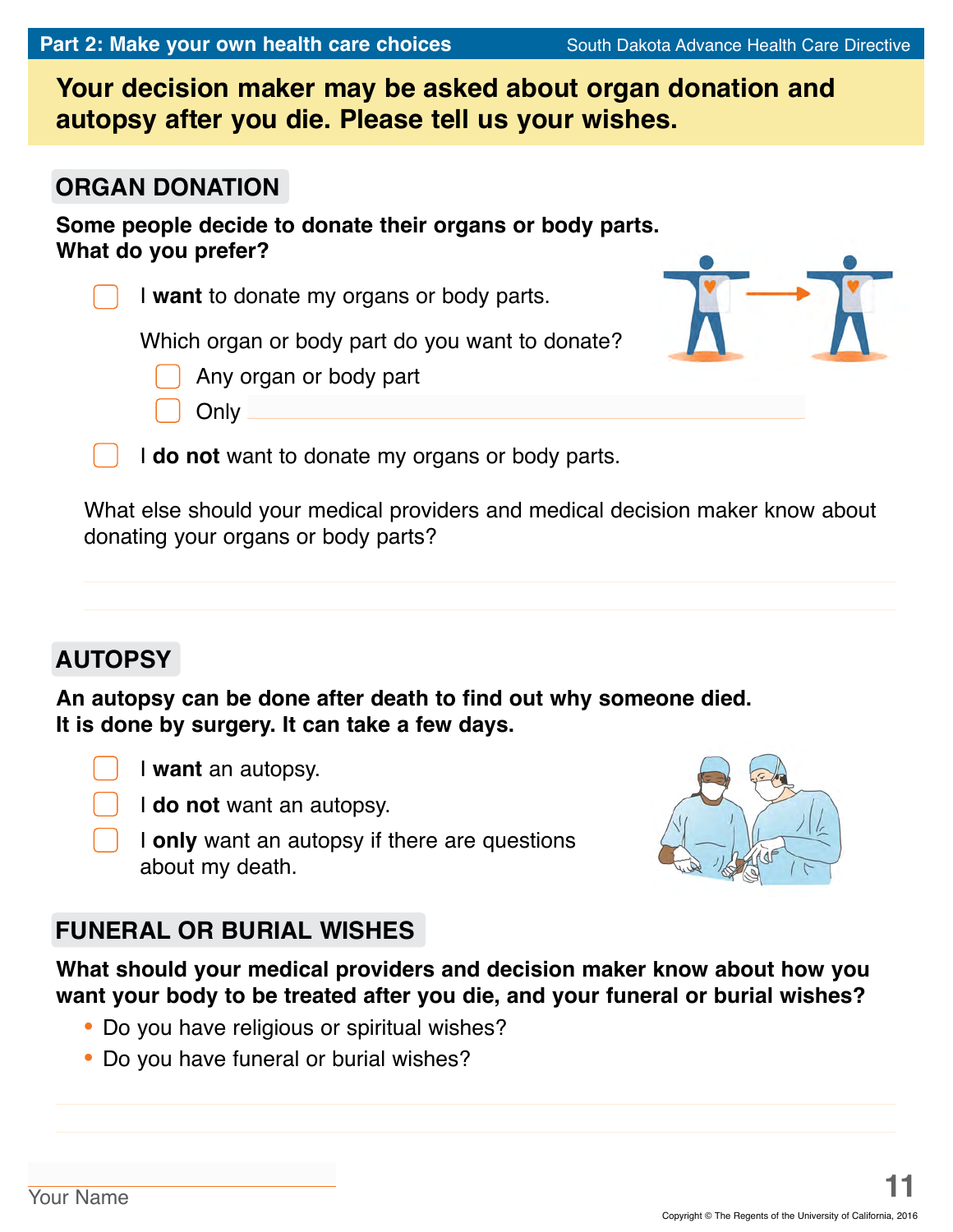**What else should your medical providers and medical decision What else should your medical providers and medical decision maker know about you and your choices for medical care? maker know about you and your choices for medical care?**

# **OPTIONAL: How do you prefer to get medical information?**

Some people may want to know all of their medical information. Other people may not.

### **If you had a serious illness, would you want your doctors and medical providers to tell you how sick you are or how long you may have to live?**



Yes, I would want to know this information.

No, I would not want to know. Please talk with my decision maker instead.

### **If you want, you can write why you feel this way.**

\* Talk to your medical providers so they know how you want to get information.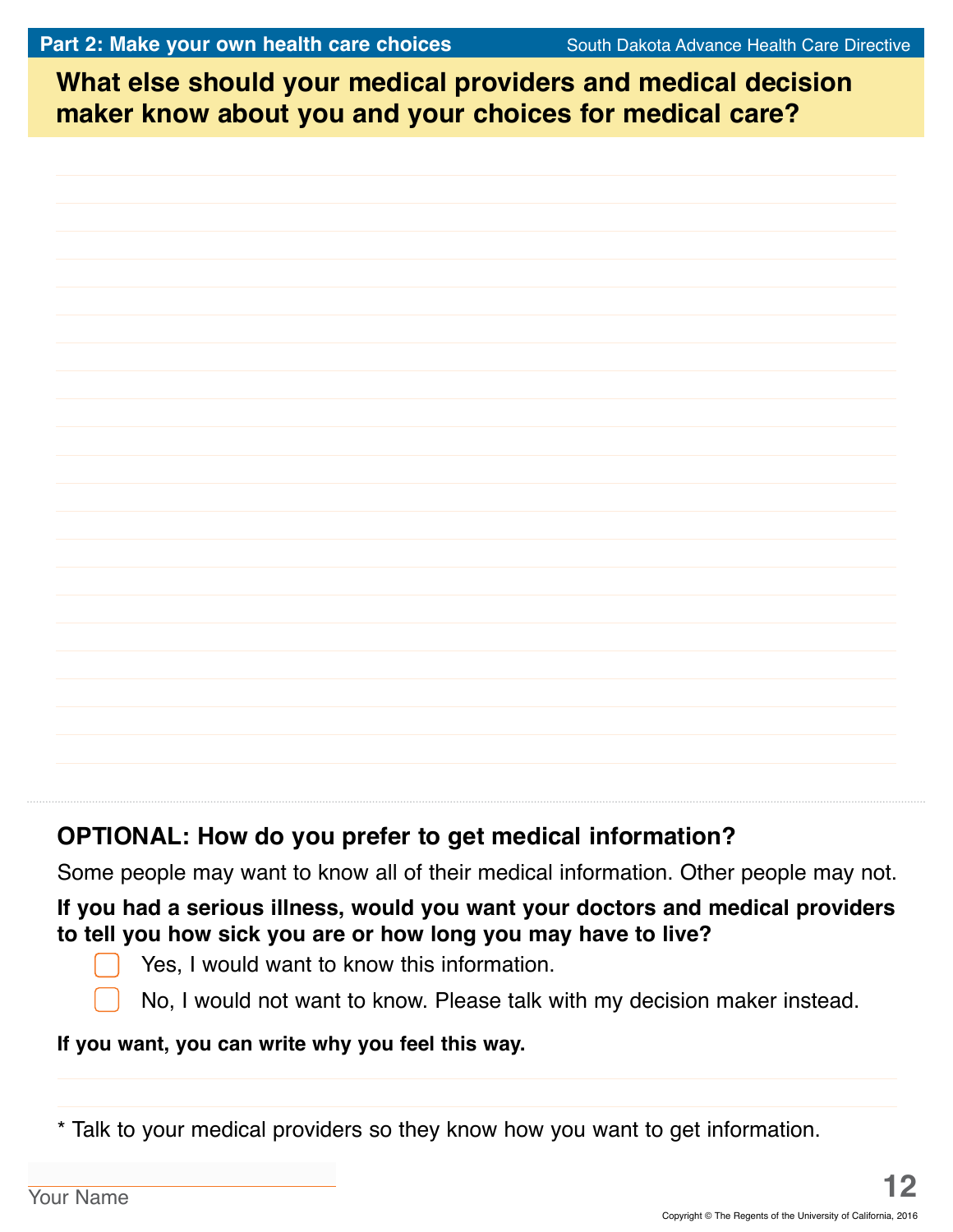# Part 3 Sign the form

# **Before this form can be used, you must:**

- **•** sign this form if you are 18 years of age or older
- **•** have two witnesses or a notary sign the form

### **Sign your name and write the date.**

| sign your name                                | today's date |               |          |
|-----------------------------------------------|--------------|---------------|----------|
| print your first name<br>print your last name |              | date of birth |          |
| address                                       | city         | state         | zip code |

# Witnesses or Notary

**Before this form can be used, you must have 2 witnesses or a notary sign the form. The job of a notary is to make sure it is you signing the form.**

### **Your witnesses must:**

- **•** be 18 years of age or older
- **•** agree that it was you that signed this form



**Witnesses need to sign their names on Page 14. If you do not have witnesses, a notary must sign on Page 15.**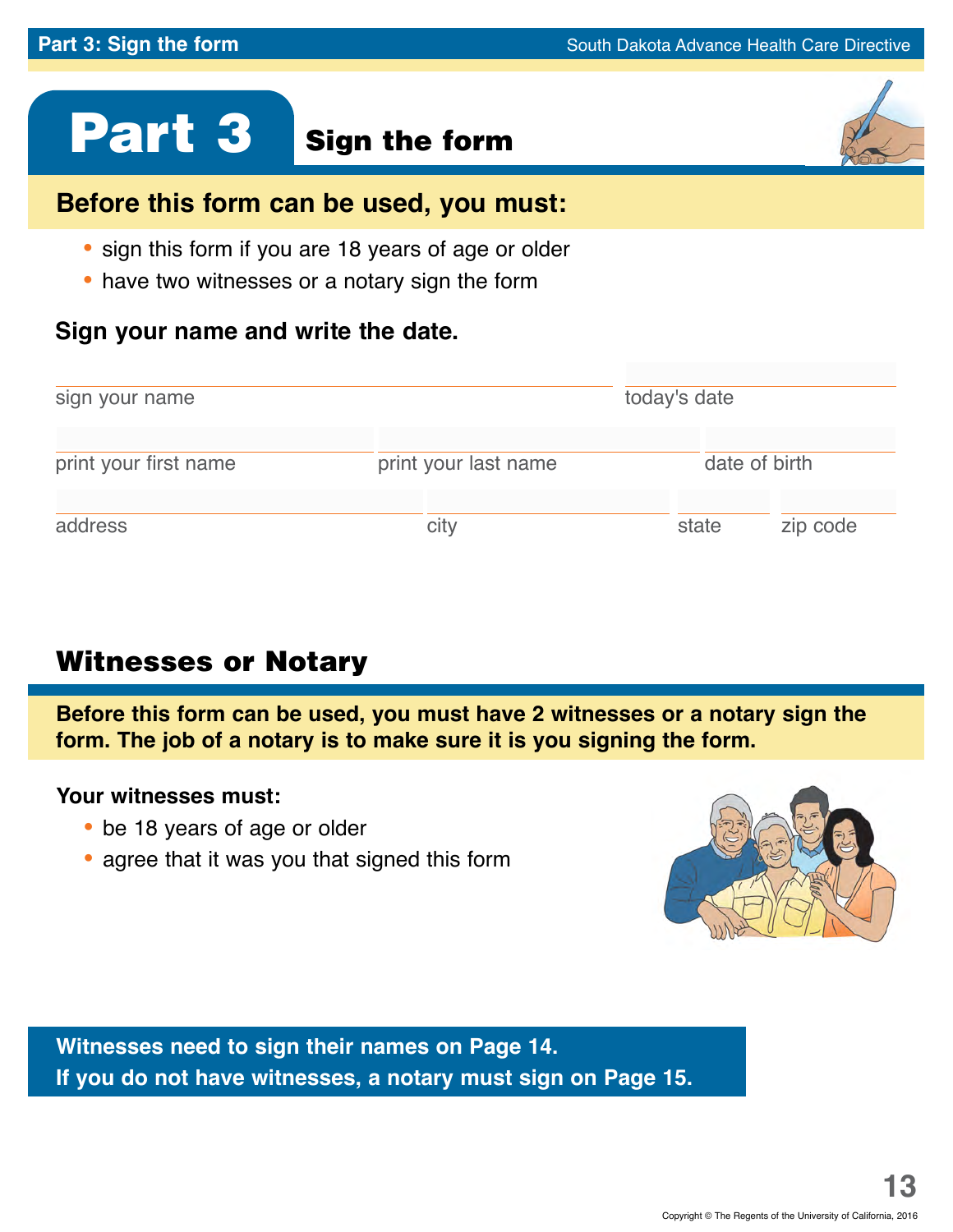# **Have your witnesses sign their names and write the date.**

By signing, I promise that signed this form.

(the person named on Page 13)

They were thinking clearly and were not forced to sign it.

I also promise that:

**•** I am 18 years of age or older



### **Witness #1**

| sign your name        |      |                      | date  |          |
|-----------------------|------|----------------------|-------|----------|
| print your first name |      | print your last name |       |          |
| address               | city |                      | state | zip code |
| Witness #2            |      |                      |       |          |
| sign your name        |      |                      | date  |          |
| print your first name |      | print your last name |       |          |
| address               | city |                      | state | zip code |

### **You are now done with this form.**

**Share this form with your family, friends, and medical providers. Talk with them about your medical wishes. To learn more go to www.prepareforyourcare.org**